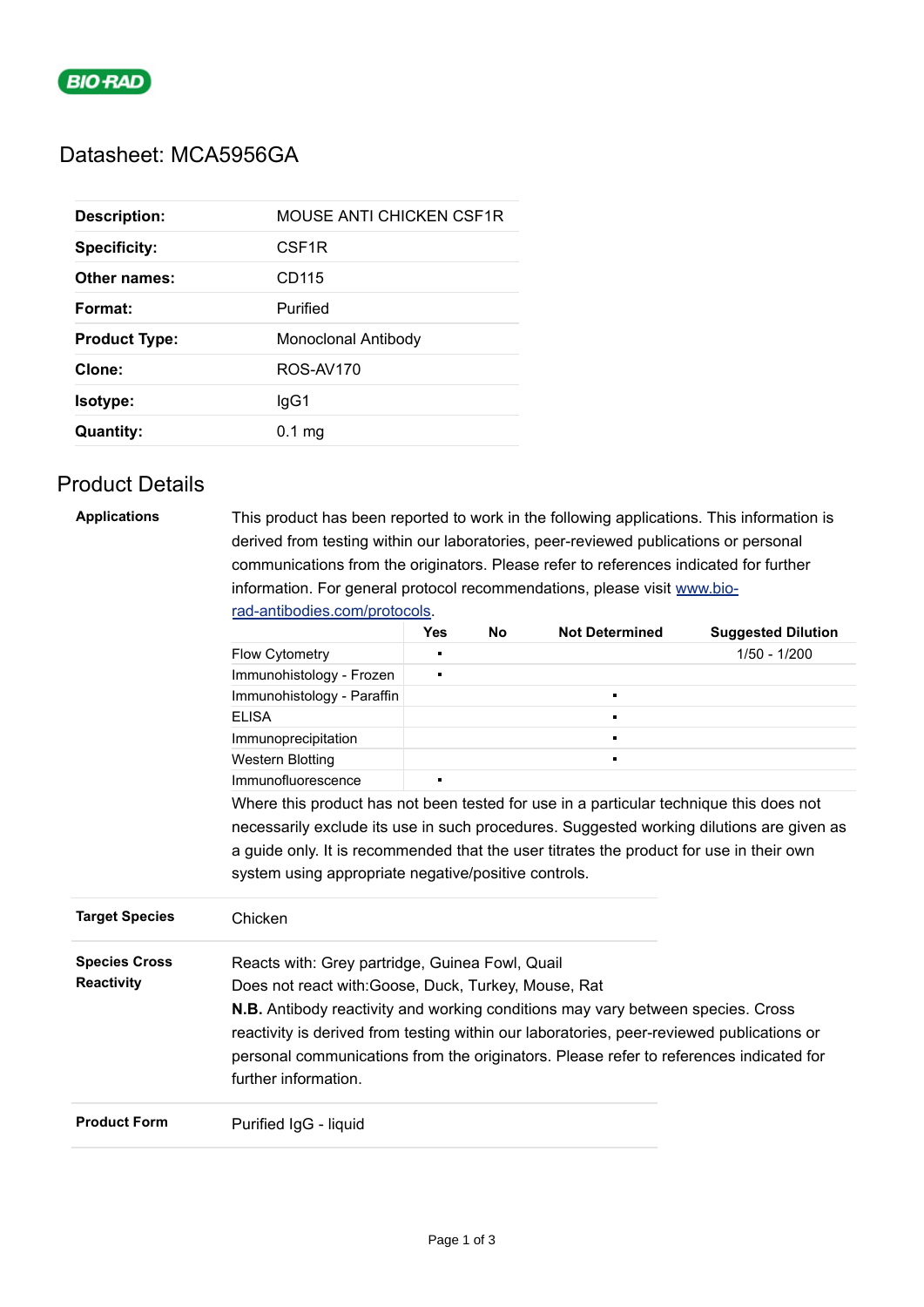| Preparation                               | Purified IgG prepared by affinity chromatography on Protein A from tissue culture<br>supernatant                                                                                                                                                                                                                                                                                                                                                                                                                                                                                                          |  |  |  |
|-------------------------------------------|-----------------------------------------------------------------------------------------------------------------------------------------------------------------------------------------------------------------------------------------------------------------------------------------------------------------------------------------------------------------------------------------------------------------------------------------------------------------------------------------------------------------------------------------------------------------------------------------------------------|--|--|--|
| <b>Buffer Solution</b>                    | Phosphate buffered saline                                                                                                                                                                                                                                                                                                                                                                                                                                                                                                                                                                                 |  |  |  |
| <b>Preservative</b><br><b>Stabilisers</b> | 0.09% Sodium Azide (NaN <sub>3</sub> )                                                                                                                                                                                                                                                                                                                                                                                                                                                                                                                                                                    |  |  |  |
| <b>Carrier Free</b>                       | Yes                                                                                                                                                                                                                                                                                                                                                                                                                                                                                                                                                                                                       |  |  |  |
| Approx. Protein<br><b>Concentrations</b>  | IgG concentration 1.0 mg/ml                                                                                                                                                                                                                                                                                                                                                                                                                                                                                                                                                                               |  |  |  |
| Immunogen                                 | Purified ChCSF1R-Fc fusion protein                                                                                                                                                                                                                                                                                                                                                                                                                                                                                                                                                                        |  |  |  |
| <b>Fusion Partners</b>                    | Spleen cells from immunized Balb/c mice were fused with cells of the Sp2/0-Ag14<br>myeloma cell line                                                                                                                                                                                                                                                                                                                                                                                                                                                                                                      |  |  |  |
| <b>Specificity</b>                        | Mouse anti Chicken CSF1R, clone ROS-AV170, recognizes the chicken homologue of<br>human CSF1R, also known as CD115, CSF-1R, M-CSF receptor and c-fms. CSF1R is a<br>single pass type 1 transmembrane protein belonging to the type III protein kinase family<br>and is the cell surface receptor for both CSF1 and IL-34. Evidence from comparative<br>sequence analysis across a range of vertebrate species indicates that CSF1 and IL-34<br>interact with distinct regions of CSF1R (Garceau et al. 2010).                                                                                             |  |  |  |
|                                           | CSF1R cell surface expression appears to be one of the earliest events in macrophage<br>lineage cells (Garceau et al. 2010). Mouse anti Chicken CSF1R, clone ROS-AV170 is a<br>monoclonal antibody that has been generated to recognize chicken CSF1R. Clone<br>ROS-AV170 has been shown to recognize the CSF1R antigen in some, but not all closely<br>related avian species.                                                                                                                                                                                                                            |  |  |  |
|                                           | Mouse anti Chicken CSF1R, clone ROS-AV170 is an excellent marker for chicken<br>macrophages.                                                                                                                                                                                                                                                                                                                                                                                                                                                                                                              |  |  |  |
| <b>Flow Cytometry</b>                     | Use 10ul of the suggested working dilution to label 10 <sup>6</sup> cells in 100ul                                                                                                                                                                                                                                                                                                                                                                                                                                                                                                                        |  |  |  |
| <b>References</b>                         | 1. Garcia-Morales, C. et al. (2014) Production and characterisation of a monoclonal<br>antibody that recognises the chicken CSF1 receptor and confirms that expression is<br>restricted to macrophage-lineage cells. Dev Comp Immunol 42:278-85.<br>2. Garceau, V. et al. (2015) The development and maintenance of the mononuclear<br>phagocyte system of the chick is controlled by signals from the macrophage colony-<br>stimulating factor receptor. BMC Biol. 13:12.<br>3. Nagy, N. et al. (2016) Avian dendritic cells: Phenotype and ontogeny in lymphoid<br>organs. Dev Comp Immunol. 58: 47-59. |  |  |  |
| <b>Further Reading</b>                    | 1. Garceau, V. et al. (2010) Pivotal Advance: Avian colony-stimulating factor 1 (CSF-1),<br>interleukin-34 (IL-34), and CSF-1 receptor genes and gene products. J Leukoc Biol.<br>87:753-64.                                                                                                                                                                                                                                                                                                                                                                                                              |  |  |  |